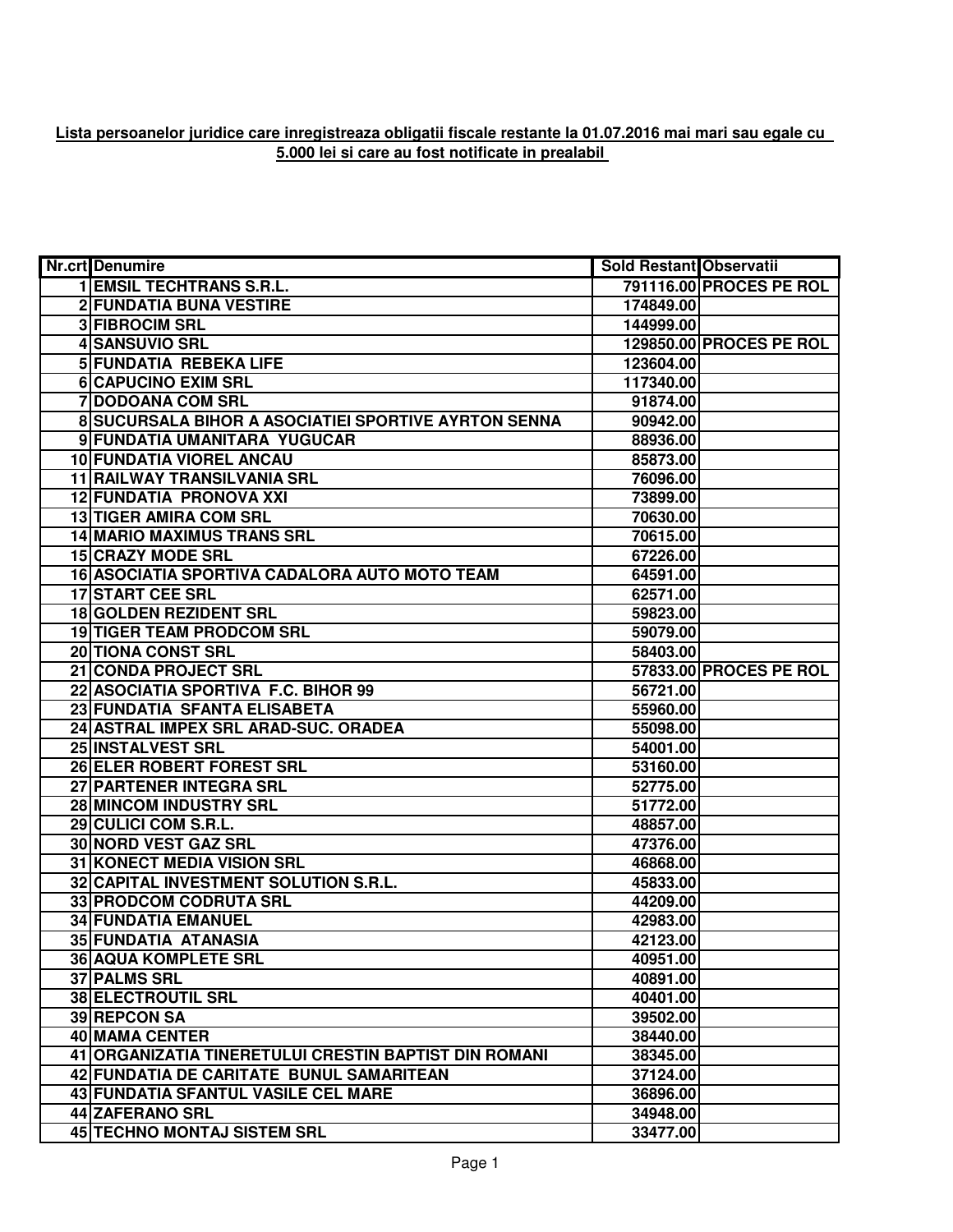| Nr.crt Denumire                                  | <b>Sold Restant Observatii</b> |                        |
|--------------------------------------------------|--------------------------------|------------------------|
| <b>46 ISTIALIS SRL</b>                           | 33457.00                       |                        |
| 47 LICUDAM SRL                                   | 32525.00                       |                        |
| 48 BAZALT TRANS SRL                              | 32357.00                       |                        |
| 49 FUNDATIA AGRARIA                              | 31740.00                       |                        |
| 50 INSTALATII FRIGORIFICE M.R.I. S.R.L.          | 30883.00                       |                        |
| 51 FUNDATIA MIORITA                              | 30220.00                       |                        |
| 52 FUNDATIA STEAUA VIETII                        | 29967.00                       |                        |
| 53 FEDEX TRANSPORT SRL                           | 29689.00                       |                        |
| 54 CECCONI TRANSPORT-ORADEA INTERNATIONAL S.R.L. | 29329.00                       |                        |
| 55 FUNDATIA MOISE                                | 28745.00                       |                        |
| 56 VAZCOM SRL                                    | 28141.00                       |                        |
| 57 FUNDATIA AGAPE                                | 27864.00                       |                        |
| 58 AKABE TRANSPORT SRL                           | 27806.00                       |                        |
| 59 TERASTON INVEST SRL                           |                                | 27233.00 PROCES PE ROL |
| 60 GELATERIA SANDRO SRL                          | 26985.00                       |                        |
| 61 METAL CASA SRL                                | 25821.00                       |                        |
| 62 FUNDATIA BRAVO HELP                           | 25600.00                       |                        |
| 63 ROSNIC COM S.R.L.                             | 25597.00                       |                        |
| 64 BASIS MANAGEMENT SOLUTION OFFICE SRL          | 25595.00                       |                        |
| 65 LOGICA FOX SRL                                | 24920.00                       |                        |
| 66 FUNDATIA CERTO                                | 24370.00                       |                        |
| 67 FUNDATIA ANDRADOR                             | 23616.00                       |                        |
| 68 GIACOMIRA SRL                                 | 23307.00                       |                        |
| 69 CASA DE EDITURA SI PRESA FOGET 2006 SRL       | 23229.00                       |                        |
| <b>70 ORFOREST SRL</b>                           | 22715.00                       |                        |
| <b>71 EXPRES BUSINESS INVESTMENT SRL</b>         | 22655.00                       |                        |
| 72 FUNDATIA DE INTRAJUTORARE RABINUL             | 22521.00                       |                        |
| 73 FUNDATIA ORDINUL DE MALTA                     | 22113.00                       |                        |
| 74 EURO LOAD INTERNATIONAL SRL                   | 21651.00                       |                        |
| <b>75 FUNDATIA MARCELLO</b>                      | 21457.00                       |                        |
| 76 LAND CONSULTING EVENT SRL                     | 21398.00                       |                        |
| <b>77 COYOTE UGLY SRL</b>                        | 21340.00                       |                        |
| 78 FUNDATIA PENTRU AJUTOARE UMANITARE LATIMERIA  | 21252.00                       |                        |
| 79 SPERANTA - SERVICII SI COMERT SRL             | 20889.00                       |                        |
| 80 BEE FEE CONSULTING SRL                        | 20671.00                       |                        |
| 81 DONETII COM SRL                               | 20636.00                       |                        |
| 82 GORDAN & BODEAN S.R.L.                        | 20615.00                       |                        |
| 83 ASOCIATIA AVA EMANUEL                         | 20565.00                       |                        |
| 84 MEGAMOTORS TRANS SRL                          | 20442.00                       |                        |
| 85 VALMIEX COMPANY S.R.L.                        | 20297.00                       |                        |
| 86 KUZIMOB SRL                                   |                                | 20138.00 PROCES PE ROL |
| 87 CONTEHNO SRL                                  | 19752.00                       |                        |
| 88 FUNDATIA ATLANTIC LIFE                        | 19652.00                       |                        |
| 89 BELA INDEX TRANS S.R.L.                       | 19473.00                       |                        |
| 90 ANTHORICHI SRL                                | 19428.00                       |                        |
| 91 DANDAPHNE TRANS S.R.L.                        | 19126.00                       |                        |
| 92 COMALIM 57 LUPSEA SA                          | 18867.00                       |                        |
| 93 RONCRIS SRL                                   | 18270.00                       |                        |
| 94 SAPPE MARKETING SRL                           | 18121.00                       |                        |
| 95 MOBILAELIT STYLE DESIGN S.R.L.                | 18052.00                       |                        |
| 96 FUNDATIA PELLE                                | 18013.00                       |                        |
| 97 FUNDATIA DE INTRAJUTORARE PRO - HELP          | 17846.00                       |                        |
| 98 FUNDATIA MARIA HILFE                          | 17446.00                       |                        |
| 99 ROMAX DOORS SRL                               | 17349.00                       |                        |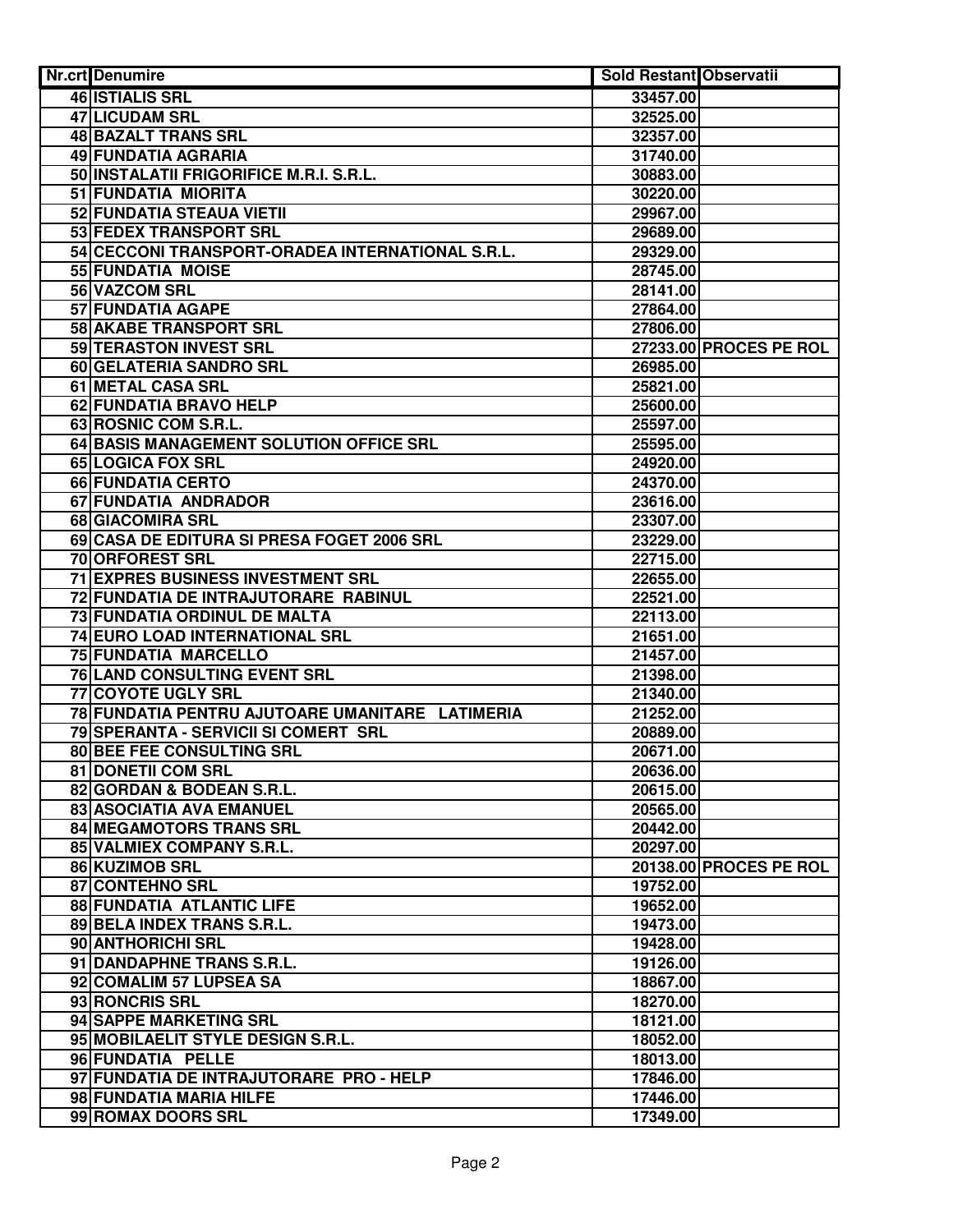| <b>Nr.crt</b> Denumire                                  | <b>Sold Restant Observatii</b> |  |
|---------------------------------------------------------|--------------------------------|--|
| <b>100 EUROSTAR PRO INVEST SRL</b>                      | 17181.00                       |  |
| <b>101 FUNDATIA LEGIUNEA CLAUDIA</b>                    | 17181.00                       |  |
| 102 VELOCOMTEC SRL                                      | 17139.00                       |  |
| 103 EDIL GAMA                                           | 17101.00                       |  |
| 104 GENCO CARWASH SRL                                   | 17044.00                       |  |
| 105 SOVECO ROMANIA SRL                                  | 16696.00                       |  |
| 106 FUNDATIA IOAN RAT                                   | 16355.00                       |  |
| 107 M.C.C. OIL DOWNSTREAM SRL                           | 16129.00                       |  |
| 108 CIMREX SRL                                          | 15941.00                       |  |
| 109 FUNDATIA TARGET                                     | 15910.00                       |  |
| 110 FARM FOREST SRL                                     | 15785.00                       |  |
| <b>111 MATE FOREST SRL</b>                              | 15758.00                       |  |
| <b>112 FUNDATIA UNIVERSITARIA</b>                       | 15629.00                       |  |
| 113 MILLSTAR PROD S.R.L.                                | 15555.00                       |  |
| 114 NEFTUN PROD IMPEX S.R.L.                            | 15546.00                       |  |
| 115 RESTAURANT LA GALLERIA S.R.L.                       | 15364.00                       |  |
| 116 SPIRALEXA SRL                                       | 15360.00                       |  |
| <b>117 FUNDATIA CONEXIUNI</b>                           | 15323.00                       |  |
| 118 SAN - TEAM ROMANIA S.R.L.                           | 15138.00                       |  |
| 119 CAFE MOLLO SRL                                      | 15095.00                       |  |
| <b>120 FUNDATIA DAHL</b>                                | 14990.00                       |  |
| <b>121 FUNDATIA TIMOTEI</b>                             | 14976.00                       |  |
| <b>122 SATTECH SRL</b>                                  | 14960.00                       |  |
| 123 PORTAN I. CALIN CAB. AVOC.                          | 14950.00                       |  |
| <b>124 FUNDATIA SFANTA MARIA</b>                        | 14881.00                       |  |
| <b>125 GINOBRI TRANSCOM SRL</b>                         | 14672.00                       |  |
| 126 FUNDATIA AUMAR                                      | 14379.00                       |  |
| 127 FUNDATIA BOXUL ORADEAN                              | 14279.00                       |  |
| <b>128 TABAC TRANSILVANIA SRL</b>                       | 14260.00                       |  |
| <b>129 FUNDATIA CULTURALA PHOENIX</b>                   | 14207.00                       |  |
| 130 PAND-COM-IMPEX SRL                                  | 14090.00                       |  |
| 131 CALICOR GROUP SRL                                   | 13880.00                       |  |
| 132 FABRIZIO SRL                                        | 13750.00                       |  |
| <b>133 FUNDATIA APOCALIPTUS</b>                         | 13534.00                       |  |
| 134 PROMO PROD INVEST SRL<br>135 ITALIAN TRADING S.R.L. | 13507.00                       |  |
| <b>136 PROSTAR CRISTAL SRL</b>                          | 13406.00<br>13065.00           |  |
| 137 ROXANAFLOR SRL                                      | 13065.00                       |  |
| 138 NUKLEON PROD SRL                                    | 13059.00                       |  |
| <b>139 INTENSIV OIL GROUP SRL</b>                       | 12901.00                       |  |
| 140 PIZZAROLA SRL                                       | 12800.00                       |  |
| 141 VALSPUM SRL                                         | 12573.00                       |  |
| 142 ANABOND SRL                                         | 12396.00                       |  |
| 143 PROFICOM SRL                                        | 12339.00                       |  |
| <b>144 FUNDATIA IULIAN HUMANITAS</b>                    | 12238.00                       |  |
| <b>145 ZIMRA S.R.L.</b>                                 | 12221.00                       |  |
| <b>146 KUN TRUCK SRL</b>                                | 11854.00                       |  |
| <b>147 NETIQ SOLUTIONS SRL</b>                          | 11564.00                       |  |
| <b>148 ROMPUF IMPEX SRL</b>                             | 11443.00                       |  |
| <b>149 TRANSOR TRUST SRL</b>                            | 11440.00                       |  |
| 150 TOMI OIL SRL                                        | 11363.00                       |  |
| 151 DINO & VAS SRL                                      | 11361.00                       |  |
| <b>152 ASOCIATIA DAVID CENTER</b>                       | 11355.00                       |  |
| 153 AYMAN SRL                                           | 11198.00                       |  |
|                                                         |                                |  |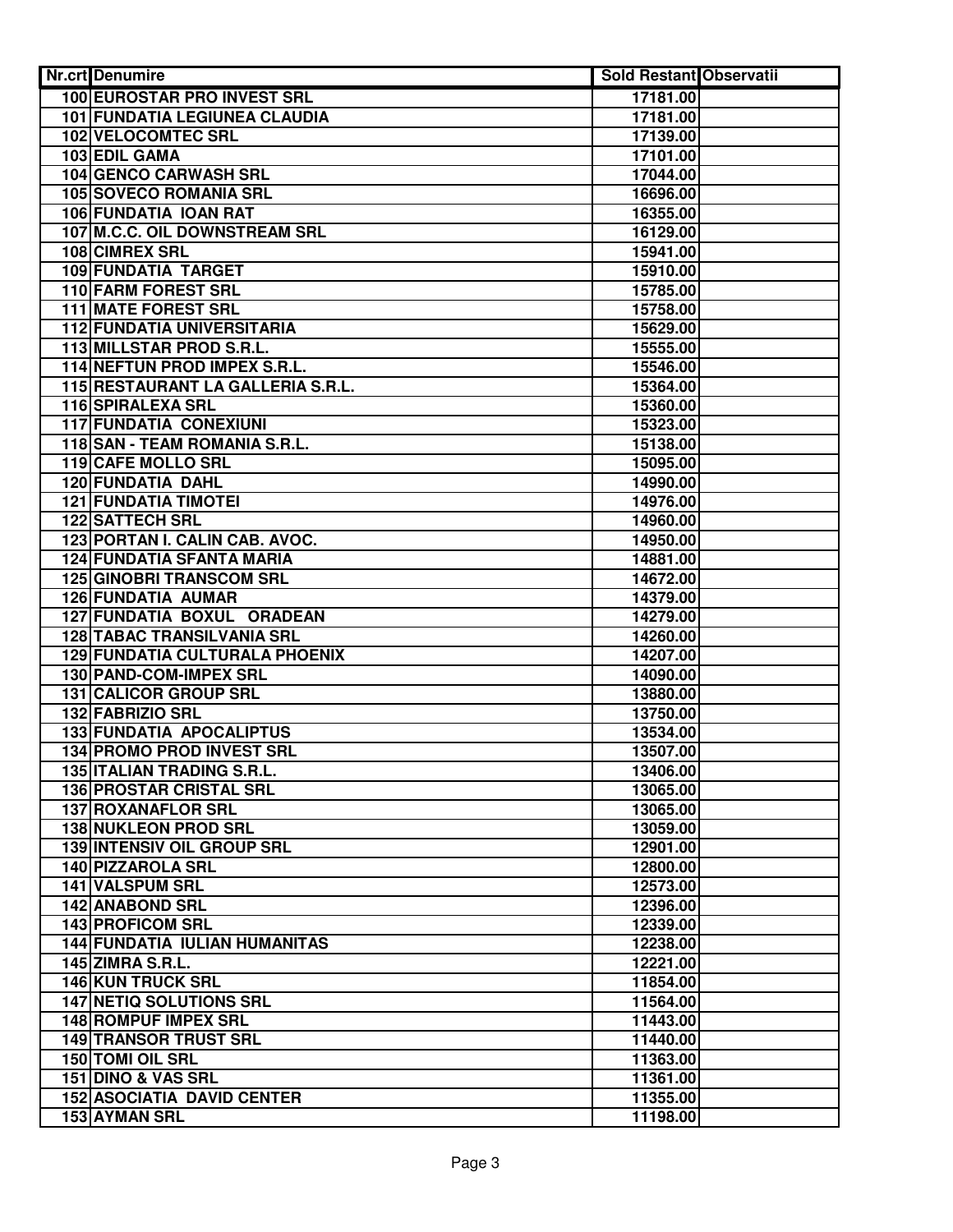| <b>Nr.crt</b> Denumire                              | <b>Sold Restant Observatii</b> |  |
|-----------------------------------------------------|--------------------------------|--|
| <b>154 MAKEART SRL</b>                              | 11198.00                       |  |
| <b>155 SERVICE AUTO MILIAN SRL</b>                  | 11185.00                       |  |
| <b>156 AKTAA COMPANY IMPEX SRL</b>                  | 11134.00                       |  |
| 157 CASINO IBIZA SRL                                | 11106.00                       |  |
| 158 DOE PREST SRL                                   | 10960.00                       |  |
| <b>159 SIBROM SERV SRL</b>                          | 10787.00                       |  |
| 160 WORLD ACTIV COMPANY SRL                         | 10765.00                       |  |
| <b>161 UNIAS EXPERT SRL</b>                         | 10735.00                       |  |
| 162 BIOPANIS S.R.L.                                 | 10678.00                       |  |
| 163 FUNDATIA PRIETENIA ROMANO-TURCA                 | 10519.00                       |  |
| 164 MOLDOTRANS INTERNATIONAL S.R.L.                 | 10481.00                       |  |
| 165 PROIECT GEO 2003 SRL                            | 10462.00                       |  |
| <b>166 LODIANA INVEST SRL</b>                       | 10336.00                       |  |
| <b>167 EUROGERARDO SRL</b>                          | 10138.00                       |  |
| <b>168 PADEN CONSTRUCT SRL</b>                      | 9914.00                        |  |
| <b>169 FUNDATIA SPERANTA VESNICA</b>                | 9737.00                        |  |
| 170 MUREDIA S.R.L.                                  | 9661.00                        |  |
| 171 ASOCIATIA EL SADAI                              | 9624.00                        |  |
| <b>172 TECHNO BUILD SRL</b>                         | 9610.00                        |  |
| <b>173 FUNDATIA STUDENTILOR ECOLOGI SILVA</b>       | 9595.00                        |  |
| <b>174 TOTAL ENERGY PV SRL</b>                      | 9572.00                        |  |
| <b>175 FORMENTERA SRL</b>                           | 9565.00                        |  |
| 176 FLONEL SERVICE S.R.L.                           | 9545.00                        |  |
| <b>177 MOBEXPRES SRL</b>                            | 9529.00                        |  |
| 178 LISATRANS S.R.L.                                | 9510.00                        |  |
| <b>179 PLASTIKAROM SRL</b>                          | 9465.00                        |  |
| 180 GEO & LENY TRANS SRL                            | 9436.00                        |  |
| <b>181 LAGALION SRL</b>                             | 9436.00                        |  |
| 182 ASOCIATIA CULTURALA CANTATA MELODICA - SUCURSAL | 9231.00                        |  |
| <b>183 YASSISS WORLD SRL</b>                        | 9181.00                        |  |
| 184 RUNNER COM S.R.L.                               | 9102.00                        |  |
| 185 FUNDATIA SFANTUL GHEORGHE BIRUITORUL            | 8936.00                        |  |
| <b>186 FRATELLI PINTO SRL</b>                       | 8912.00                        |  |
| 187 REPUBLIC CAFE SRL                               | 8849.00                        |  |
| 188 COMPPIL S.A.                                    | 8730.00                        |  |
| 189 FUNDATIA UMANITARA MEDUZA                       | 8708.00                        |  |
| 190 FUNDATIA DE INTRAJUTORARE CARPATICA             | 8629.00                        |  |
| 191 KERMAG IMPORT EXPORT SRL                        | 8568.00                        |  |
| <b>192 ARTYSTIL HOME SRL</b>                        | 8444.00                        |  |
| <b>193 IARA VET COM SRL</b>                         | 8345.92                        |  |
| 194 DIESEL IMPEX SRL                                | 8282.00                        |  |
| <b>195 DORIRINA CONT SRL</b>                        | 8262.00                        |  |
| <b>196 FUNDATIA RALUCA</b>                          | 8216.00                        |  |
| <b>197 HALINOTRANS SRL</b>                          | 8194.00                        |  |
| 198 MAR INTERNATIONAL TRANS S.R.L.                  | 8179.00                        |  |
| 199 IDANITA COM S.R.L.                              | 8101.00                        |  |
| 200 FUNDATIA TEODORA CARITY                         | 7990.00                        |  |
| 201 PANTOS TOURS SRL                                | 7982.00                        |  |
| <b>202 FASTLINK SRL</b>                             | 7973.00                        |  |
| 203 CONFREP S.R.L.                                  | 7958.00                        |  |
| 204 ASOCIATIA CENTRUL DE STUDII CRESTINE            | 7920.00                        |  |
| 205 ALCAHIM SRL                                     | 7893.00                        |  |
| 206 KISS CAFFE SRL                                  | 7893.00                        |  |
| 207 LORIAN TRADE S.R.L.                             | 7893.00                        |  |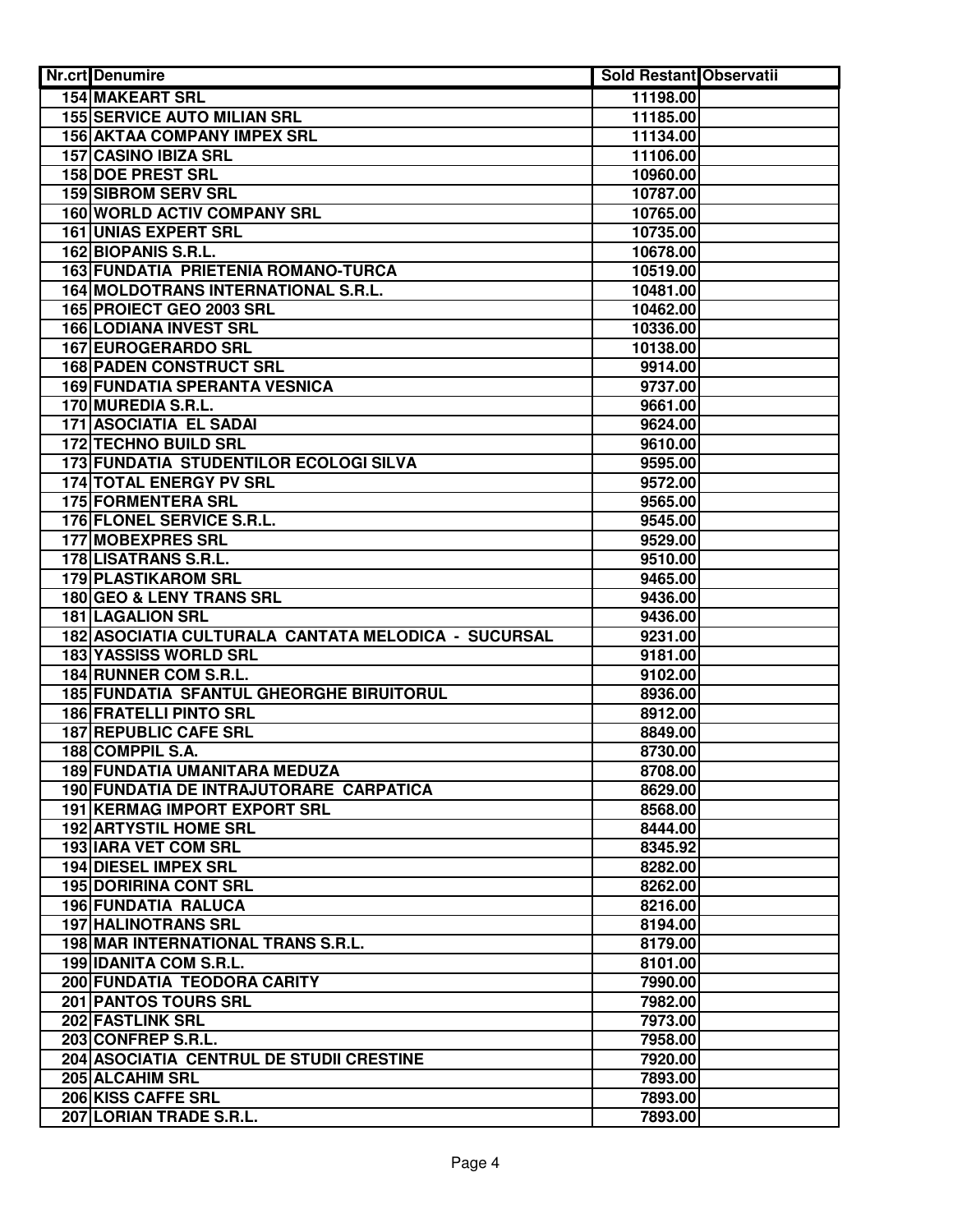| Nr.crt Denumire                                        | <b>Sold Restant Observatii</b> |  |
|--------------------------------------------------------|--------------------------------|--|
| 208 TRANSILVANIA GEN. IMP.-EXP. SRL                    | 7752.00                        |  |
| 209 CORASON SRL                                        | 7726.00                        |  |
| 210 DUENA COMIMPEX SRL                                 | 7509.00                        |  |
| 211 MEDAVID SRL                                        | 7472.00                        |  |
| 212 MIFLO STYLE SRL                                    | 7466.00                        |  |
| 213 CASA AMBIENT SRL                                   | 7444.00                        |  |
| 214 ASOCIATIA CARITATIVA ROMANO-ENGLEZA MEDICAID       | 7379.00                        |  |
| 215 FUNDATIA LUKANCA                                   | 7347.00                        |  |
| 216 FLORICICA MAGAZIN S.R.L.                           | 7292.00                        |  |
| 217 LUSEL PROD SRL                                     | 7290.00                        |  |
| 218 BIATOD SRL                                         | 7269.00                        |  |
| 219 EGBERT AGRISERVICES SRL                            | 7260.00                        |  |
| 220 SIGMALUX SRL                                       | 7258.00                        |  |
| <b>221 ROMTACTIC SRL</b>                               | 7253.00                        |  |
| 222 FAGIANCA SRL                                       | 7218.00                        |  |
| 223 VEST TRUCKRO SRL                                   | 7131.00                        |  |
| 224 ADJARA COM SRL                                     | 7062.00                        |  |
| 225 LOGONOVO SRL                                       | 7048.00                        |  |
| 226 CASIMO CLUB SRL                                    | 7047.00                        |  |
| 227 FARAUIBO SRL                                       | 7031.00                        |  |
| 228 LUC-TAV PRODCOMSERV S.R.L.                         | 6984.00                        |  |
| <b>229 DANIS CONFEXIM SRL</b>                          | 6939.00                        |  |
| <b>230 MESTERUL CASEI SRL</b>                          | 6925.00                        |  |
| 231 FORESTSOFT SRL                                     | 6908.00                        |  |
| 232 ANCILIA SRL                                        | 6845.00                        |  |
| 233 COMPANIA DE SERVICII FINANCIARE MODRU SRL          |                                |  |
| 234 FLORINEL PROD                                      | 6796.00                        |  |
| 235 REPADY EXPRES SRL                                  | 6680.00                        |  |
|                                                        | 6600.00                        |  |
| 236 BENY M SERVCOM S.R.L.                              | 6593.00                        |  |
| 237 MONTANA PLAY S.R.L.                                | 6531.00                        |  |
| 238 PEDRINO SRL                                        | 6492.00                        |  |
| 239 BELVERDE SRL                                       | 6461.00                        |  |
| 240 GABI & LACI SRL                                    | 6441.00                        |  |
| 241 EXTRAPAN S.R.L.                                    | 6360.00                        |  |
| 242 FUNDATIA ARIANNA                                   | 6342.00                        |  |
| 243 MARINADI SERVCOM SRL                               | 6338.00                        |  |
| <b>244 DULCE PUGLIA SRL</b>                            | 6313.00                        |  |
| 245 LIMAR PREST SRL                                    | 6311.00                        |  |
| 246 FUNDATIA DE INTRAJUTORARE FLORIANOR                | 6247.00                        |  |
| 247 GIA BUSINESS SRL                                   | 6184.00                        |  |
| 248 BISMAN S.R.L.                                      | 6147.00                        |  |
| 249 FUNDATIA OMENIA SOCIALA ARTA DE A FI OM FILIALA    | 6140.00                        |  |
| 250 SALOMGEO THERM IMPEX S.R.L.                        | 6139.00                        |  |
| 251 BIG INFO SRL                                       | 6101.00                        |  |
| 252 SUPER CONFORT SRL                                  | 6066.00                        |  |
| 253 LOC VECHI SRL                                      | 6047.00                        |  |
| <b>254 REDIS TRANS SRL</b>                             | 6041.00                        |  |
| 255 CAFE AFRIKA SRL                                    | 6028.00                        |  |
| 256 CLEMENT NAPOLEON SRL                               | 5962.00                        |  |
| <b>257 MOTORSMITH SRL</b>                              | 5905.00                        |  |
| 258 SINDICATUL SOFERILOR BIHOR DIN S.C. TAXI-BIHOR ORA | 5898.00                        |  |
| 259 PUPA COM S.R.L.                                    | 5876.00                        |  |
| 260 ACONTES SRL                                        | 5859.00                        |  |
| 261 AVINKA SRL                                         | 5806.00                        |  |